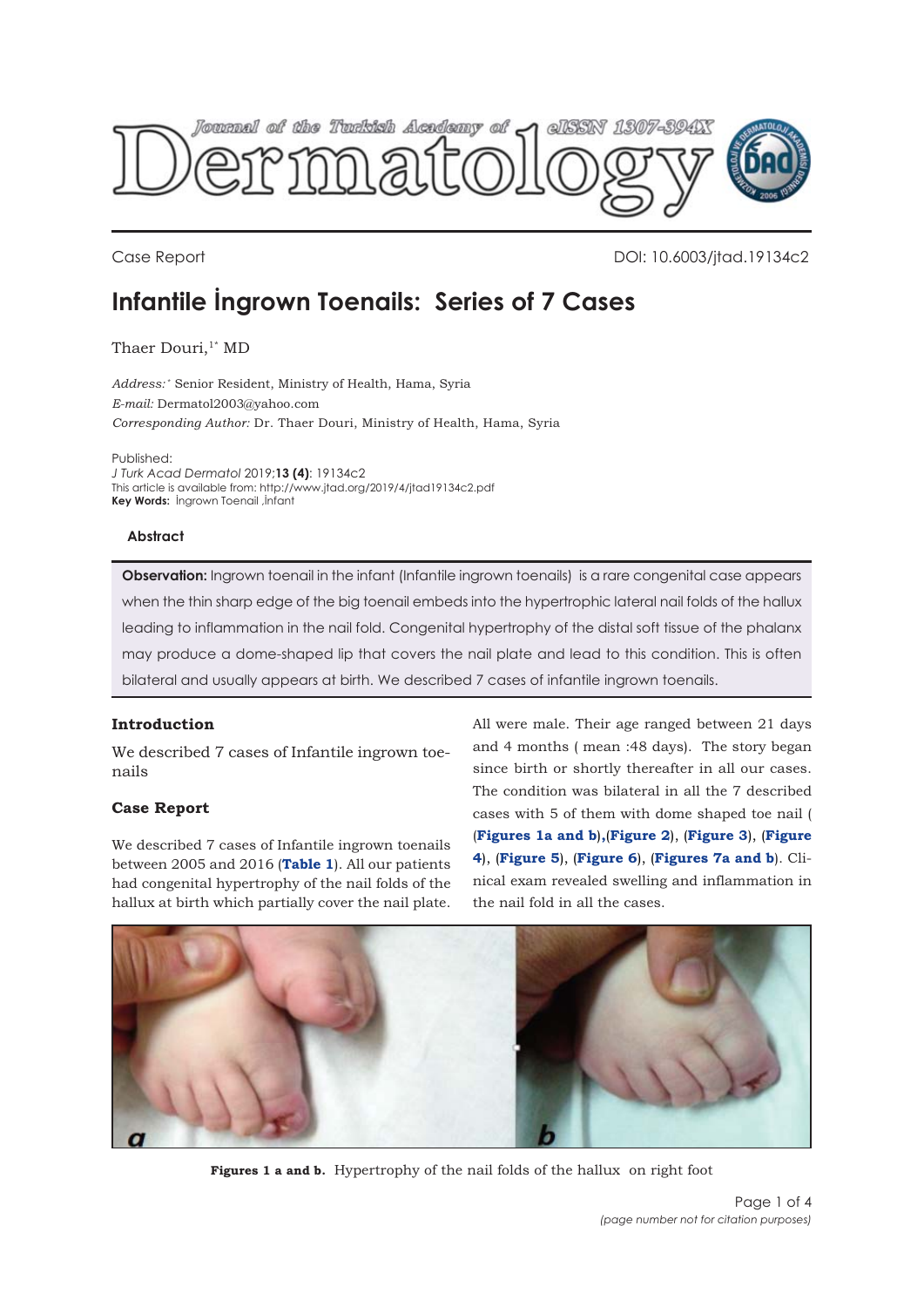<span id="page-1-0"></span>

| patient        | Fig             | Age      | Gender | <b>Treatment</b>                     |
|----------------|-----------------|----------|--------|--------------------------------------|
| 1              | Figure 1a and b | 120 days | Male   | surgical                             |
| $\overline{2}$ | Figure 2        | 30 days  | Male   | eosin aqueous systemic<br>antibiotic |
| 3              | Figure 3        | 60 days  | Male   | eosin aqueous systemic<br>antibiotic |
| $\overline{4}$ | Figure 4        | 32 days  | Male   | eosin aqueous systemic<br>antibiotic |
| 5              | Figure 5        | 31 days  | Male   | eosin aqueous systemic<br>antibiotic |
| 6              | Figure 6        | 21 days  | Male   | eosin aqueous systemic<br>antibiotic |
| $\overline{7}$ | Figure 7a and b | 40 days  | Male   | eosin aqueous systemic<br>antibiotic |

Table 1. The 7 case report series of our study

### **Discussion**

Ingrown toenail in the infant (Infantile ingrown toenails) is a rare entity appears when the thin sharp edge of the big toenail embeds into the hypertrophic lateral nail folds of the hallux leading to inflammation in the nail fold [**[1](#page-2-0)**].

The normal nail fold consists of proximal portion ( proximal nail fold ) that covers the matrix ,and of two lateral nail fold (internal and external ) that surround and partially cover the lateral margins of the nail. congenital hypertrophy of the lateral nail fold of the hallux is characterized by an overgrowth of the soft tissue of the internal part of the lateral nail fold that present as a hypertrophic lip partially covering the nail plate [**[2](#page-2-0)**].

At birth, or soon thereafter, newborns present with bilateral ingrown hallux toenails associated with pain, tenderness, erythema, purulence, and hypertrophy of the skin and fat of the distal end of the great toes extending over the dorsum of the nail plates. Inflammatory and infectious granulation tissue develops with time [**[3](#page-2-0)**].

Martinet et al was the first who described congenital hypertrophy of the lateral fold of the hallux as a possible explanation for the asynchrony of growth between the nail plate and the periungual of soft tissues[**[4](#page-3-0)**]. In our case report series, all the cases were described in winter, which may reflect the effect of tight cloths and socks as a possible cause.



Sarifakioglu et al evaluated a total of 250 infant patients from newborn to 2 years of age.



**Figure 2.** Bilateral hypertrophy of the nail folds of the hallux



**Figure 3.** Bilateral hypertrophy of the nail folds of the hallux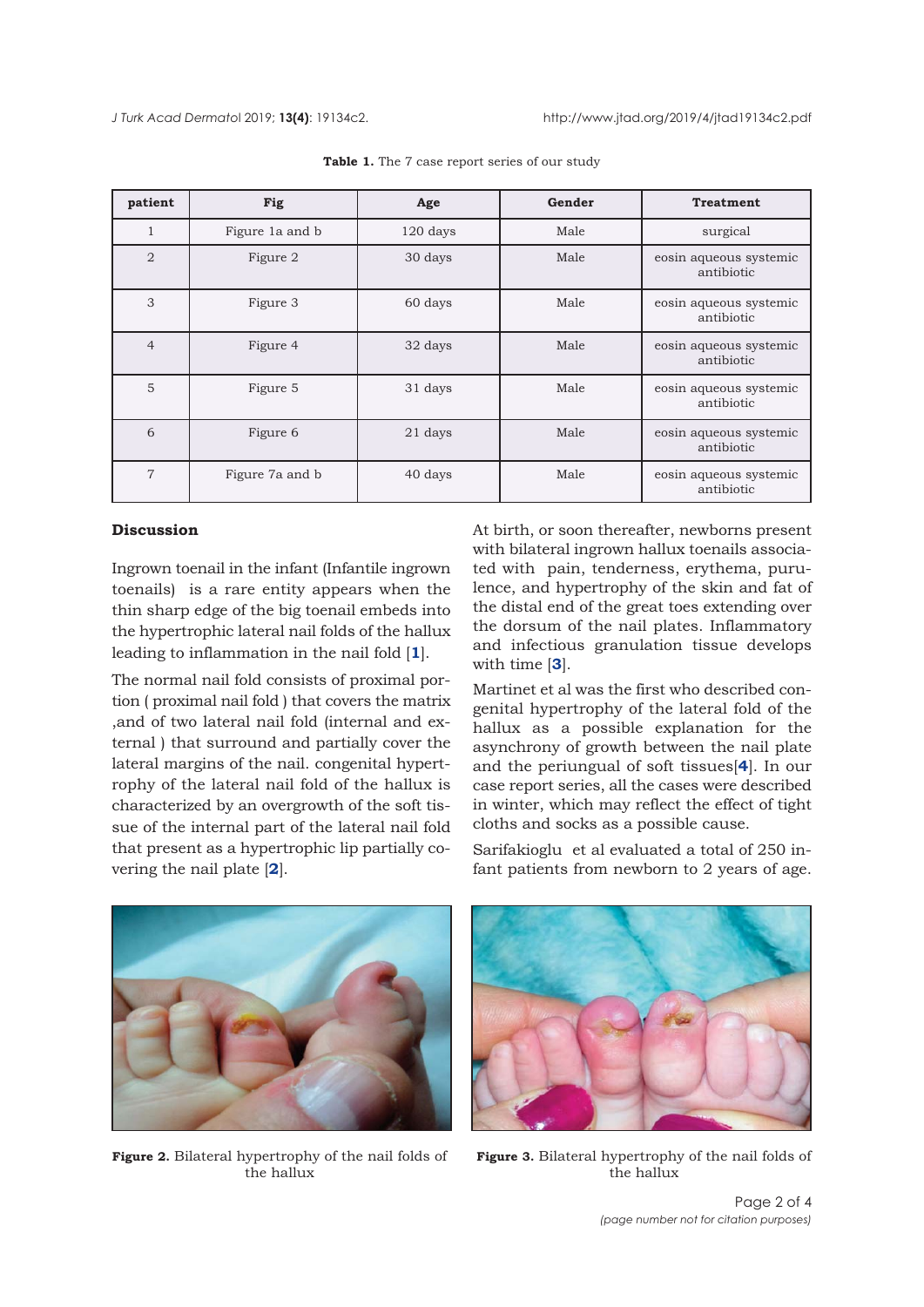<span id="page-2-0"></span>*J Turk Acad Dermato*l 2019; **13(4)**: 19134c2. http://www.jtad.org/2019/4/jtad19134c2.pdf



**Figure 4.** Bilateral hypertrophy of the nail folds of the hallux

Nail alterations were seen in only 17 (6.8%). Most of the patients had toe nail involvement. In 12 of 17 (70.6%) infants, there was one type



**Figure 6.** Hypertrophy of the nail folds of the hallux on right foot



**Figures 7 a and b. a.**Bilateral hypertrophy of the nail folds of the hallux **b**.Hypertrophy of the nail folds of the hallux on left foot



**Figure 5.** Bilateral hypertrophy of the nail folds of the hallux

of nail alteration; in 4 of 17 (23.5%) infants, there was two types of nail alterations; and in 1 of 17 (5.9%) infants, there was three type of nail alterations. The most frequent diagnosis was onychoschizia in 6 of 17 (2.4%) and congenital hypertrophy of the lateral nail fold together with ingrown nail in 6 (2.4%) infants [**[5](#page-3-0)**].

In most of the reported cases, the condition improved spontaneously with time [**6**]. Honig et al evaluated the great toenails of 302 newborn infants to identify a specific conformation which might predispose these children to chronic paronychia. Forty-one infants who appeared to have great toenails impeded by tissue distally were followed for 12 months. All had essentially normal appearing nails by six months of age. None developed chronic paronychia. The results suggest that the changes originally noted were variations in the normal development of the great toenail [**[6](#page-3-0)**].

We treated 6 of our 7 patients with topical alcohol eosin 2% and systemic antibiotic during the acute attack with good response. The condition improved spontaneously with time .we [needed surgical treatment in 1 case only \(](#page-0-0)**Figures1a and b**).

# **References**

- 1. Dimitrios K Sotiriadis .Hair and Nail Disorders of Childhood. Expert Rev Dermatol 2008; 3: 677-690. doi: 10.1586/17469872.3.6.677
- 2. Piraccini BM, Parente GL, Varotti E, Tosti A. Congenital hypertrophy of the lateral nail folds of the hallux: clinical features and follow-up of seven cases. Pediatr Dermatol 2000; 17: 348-351. PMID:110856 59
- 3. Grassbaugh JA, Mosca VS .Congenital ingrown toenail of the hallux. J Pediatr Orthop 2007; 27: 886- 889. PMID:18209609.